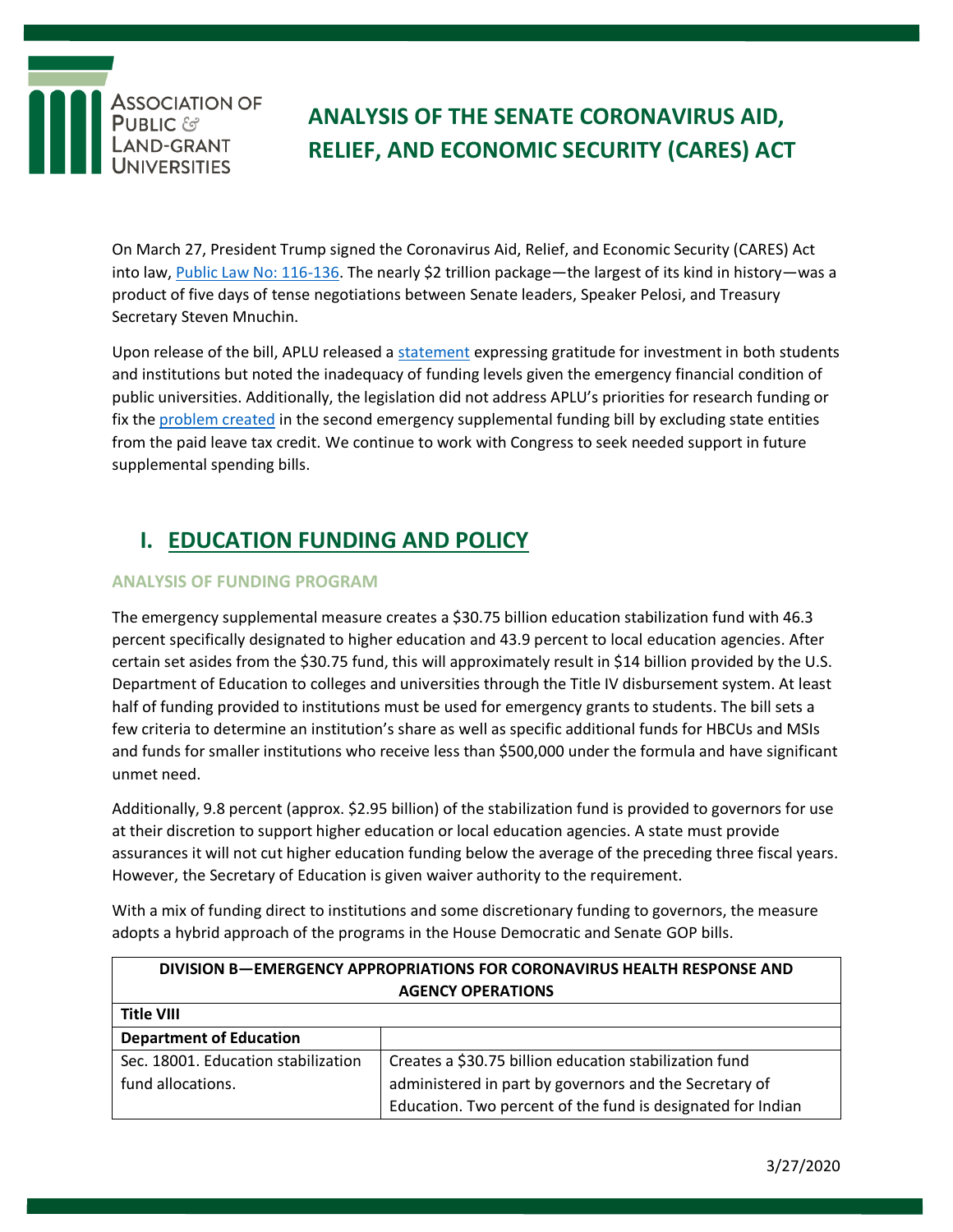|                                                        | Education, grants to governors in highly impacted areas and<br>administrative expenses; leaving \$30.135 billion. Sets criteria<br>for a state's allotment (controlled by governor) and a formula<br>to determine funding levels for funding direct to institutions of<br>higher education from the U.S. Department of Education. 46.3<br>percent (approx. \$14 billion) of the fund is designated for<br>higher education, 43.9 percent (approx. \$13.2 billion) for local<br>education agencies, and 9.8 percent (approx. \$2.95 billion)<br>provided to governors for use at their discretion (higher ed or<br>K-12). Each governor's share is determined on basis of 60                                                                                                                                                                                                                                                                                                                                                                                                                                               |
|--------------------------------------------------------|---------------------------------------------------------------------------------------------------------------------------------------------------------------------------------------------------------------------------------------------------------------------------------------------------------------------------------------------------------------------------------------------------------------------------------------------------------------------------------------------------------------------------------------------------------------------------------------------------------------------------------------------------------------------------------------------------------------------------------------------------------------------------------------------------------------------------------------------------------------------------------------------------------------------------------------------------------------------------------------------------------------------------------------------------------------------------------------------------------------------------|
|                                                        | percent of population ages 5-24 and 40 percent on population<br>of children counted under ESEA.                                                                                                                                                                                                                                                                                                                                                                                                                                                                                                                                                                                                                                                                                                                                                                                                                                                                                                                                                                                                                           |
| Sec. 18004. Higher education<br>emergency relief fund. | Assigns funding formula for institutions with funds distributed<br>through the Department of Education's Title IV disbursement<br>system.<br>90 percent (\$12.558 billion) of funding provided to<br>I.<br>institutions based on a formula taking into<br>consideration numbers of FTE students, Pell and non-<br>Pell<br>Number of FTE Pell Grant recipients not<br>a.<br>exclusively enrolled in distance education prior<br>to coronavirus emergency (75 percent)<br>Number of FTE non-Pell students not<br>$\mathbf{b}$ .<br>exclusively enrolled in distance education prior<br>to coronavirus emergency (25 percent)<br>7.5 percent (\$992 million) of additional funding<br>Ш.<br>provided to HBCUs and MSIs<br>III. 2.5 percent (\$331 million) to institutions the Secretary<br>of Education determines have the greatest unmet need<br>relative to coronavirus. The Secretary shall give priority<br>to any institution of higher education that is not<br>otherwise eligible for funding of at least \$500,000 and<br>demonstrates significant unmet needs related to<br>expenses associated with coronavirus. |
|                                                        | Sets Use of Funds criteria.<br>50 percent of an institution's funding required to be<br>I.<br>provided to students for emergency financial aid and                                                                                                                                                                                                                                                                                                                                                                                                                                                                                                                                                                                                                                                                                                                                                                                                                                                                                                                                                                        |
|                                                        | expenses related to the disruption of campus<br>operations due to coronavirus (including eligible<br>expenses under a student's cost of attendance, such as                                                                                                                                                                                                                                                                                                                                                                                                                                                                                                                                                                                                                                                                                                                                                                                                                                                                                                                                                               |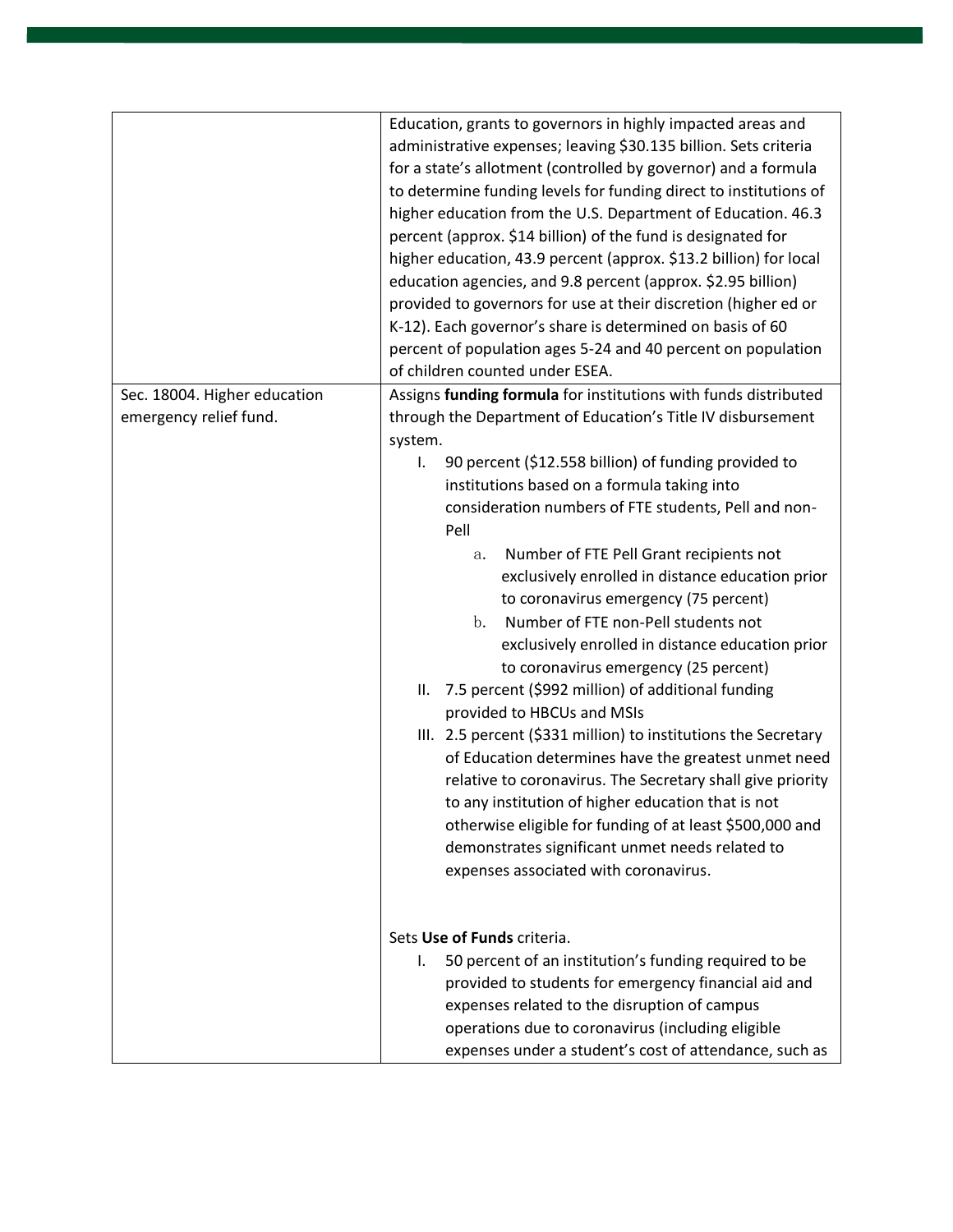|                                    | food, housing, course materials, technology,                      |
|------------------------------------|-------------------------------------------------------------------|
|                                    | healthcare, and child care).                                      |
|                                    | An institution of higher education receiving funds<br>I.          |
|                                    | under this section may use the funds received to cover            |
|                                    | any costs associated with significant changes to the              |
|                                    | delivery of instruction due to the coronavirus, so long           |
|                                    | as such costs do not include payment to contractors for           |
|                                    | the provision of pre-enrollment recruitment activities;           |
|                                    | endowments; or capital outlays associated with                    |
|                                    | facilities related to athletics, sectarian instruction, or        |
|                                    | religious worship.                                                |
| Sec. 18006. Continued payment to   | A local educational agency, State, institution of higher          |
| employees.                         | education, or other entity that receives funds under "Education   |
|                                    | Stabilization Fund," shall to the greatest extent practicable,    |
|                                    | continue to pay its employees and contractors during the          |
|                                    | period of any disruptions or closures related to coronavirus.     |
| Sec. 18008. Maintenance of effort. | A State's application for funds shall include assurances that the |
|                                    | State will maintain support for elementary and secondary          |
|                                    | education, and State support for higher education (which shall    |
|                                    | include State funding to institutions of higher education and     |
|                                    | state need-based financial aid, and shall not include support for |
|                                    | capital projects or for research and development or tuition and   |
|                                    | fees paid by students) in fiscal years 2020 and 2021 at least at  |
|                                    | the levels of such support that is the average of such State's    |
|                                    | support for elementary and secondary education and for            |
|                                    | higher education provided in the 3 fiscal years preceding the     |
|                                    | date of enactment of this Act. The secretary may waive the        |
|                                    | requirement (a) for the purpose of relieving fiscal burdens on    |
|                                    | States that have experienced a precipitous decline in financial   |
|                                    | resources.                                                        |

#### **ANALYSIS OF EDUCATION POLICY PROVISIONS**

The CARES Act would provide most of the regulatory flexibilities important to the higher education community, including flexibility to transfer funds from the Federal Work Study (FWS) program to the Supplemental Educational Opportunity Grant (SEOG) program; use excess SEOG funds for emergency grant aid; disburse FWS dollars to students who are not working; provide institutions relief from return to Title IV (R2T4) requirements; prevent student withdrawal from courses due to an emergency from impacting federal loan limits or Pell eligibility; provide relief from SAP provisions; and more.

Further, the CARES Act would provide relief to student borrowers by halting all student loan payments for six months and pausing interest accrual on those loans. During those six months of non-payment, each month would still count toward a qualifying payment toward an authorized loan forgiveness program, including income-driven repayment plans and public service loan forgiveness (PSLF) program.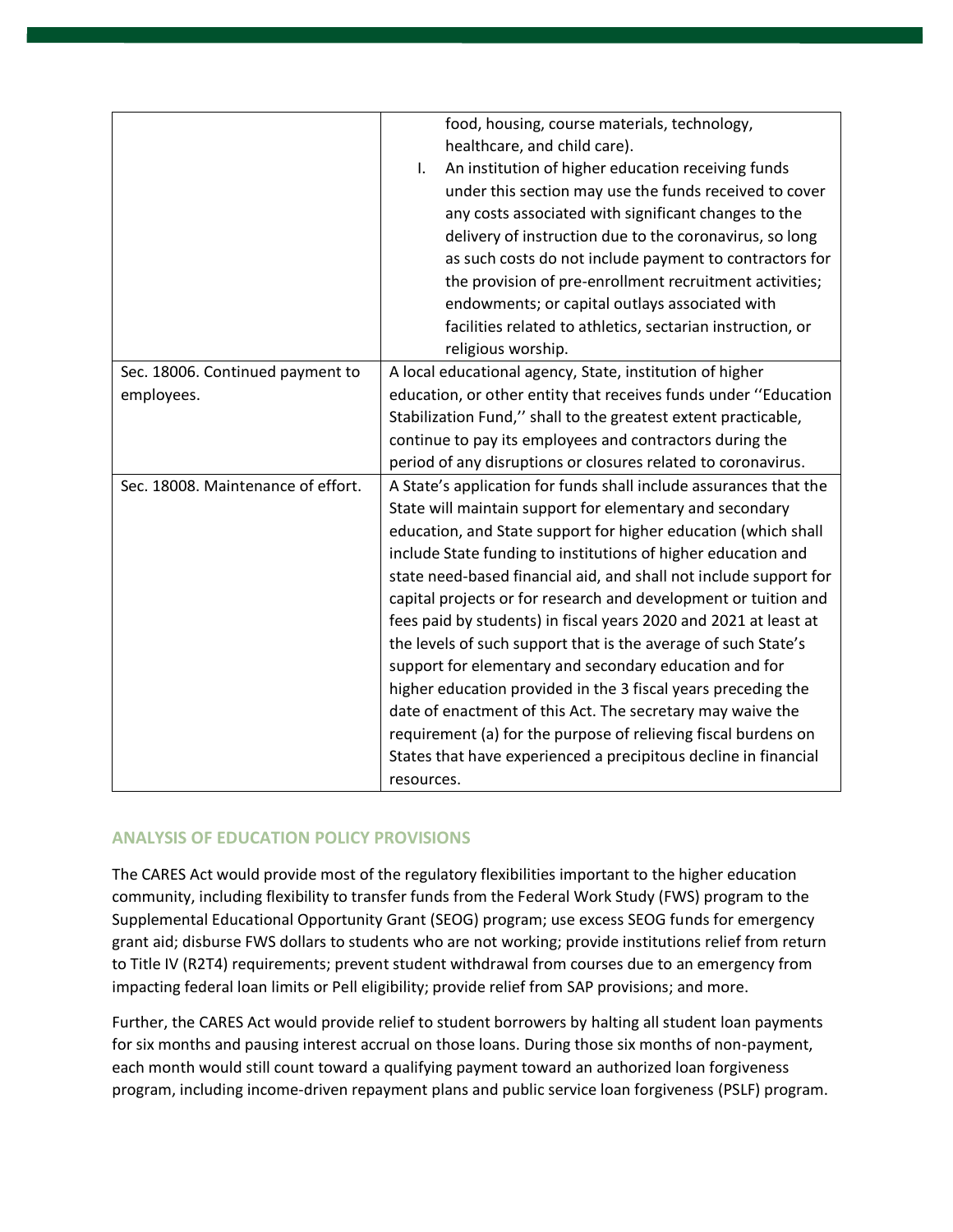Finally, it would suspend involuntary collections during this six-month period, including wage garnishment, reductions on tax refunds, and reductions of any other Federal benefits including Social Security payments.

Unlike the bill released by House Democrats, the CARES Act does not address any of the needed regulatory flexibilities for student veteran education benefits.

| AND ECONOMIC STABILIAZATION                                                                                               |  |
|---------------------------------------------------------------------------------------------------------------------------|--|
| TITLE III-SUPPORTING AMERICA'S HEALTH CARE SYSTEM IN THE FIGHT AGAINST THE                                                |  |
|                                                                                                                           |  |
|                                                                                                                           |  |
| Waives the requirement that a participating institution of                                                                |  |
| higher education provide a non-Federal share to match Federal                                                             |  |
| funds provided to the institution for the SEOG and FWS                                                                    |  |
| programs; during a period of a qualifying emergency, allows an                                                            |  |
| institution to transfer up to 100 percent of the institution's                                                            |  |
| unexpended allotment from FWS to SEOG (but not from SEOG                                                                  |  |
| Allows an institution of higher education to reserve any                                                                  |  |
| amount of an institution's allocation under SEOG for a fiscal                                                             |  |
| year to award, in that fiscal year, emergency financial aid                                                               |  |
| grants to assist undergraduate or graduate students for                                                                   |  |
| unexpected expenses and unmet financial need as the result of                                                             |  |
|                                                                                                                           |  |
| Allows an institution of higher education participating in FWS                                                            |  |
| to make payments to work-study students, for the period of                                                                |  |
| time (not to exceed one academic year) in which affected                                                                  |  |
| students were unable to fulfill their work-study obligation for                                                           |  |
| all or part of such academic year due to a qualifying                                                                     |  |
|                                                                                                                           |  |
| Excludes from a student's period of enrollment for purposes of                                                            |  |
| loans made under the Federal direct loan program any                                                                      |  |
| semester (or the equivalent) that the student does not                                                                    |  |
| complete due to a qualifying emergency.                                                                                   |  |
| Excludes from a student's Federal Pell Grant duration limit                                                               |  |
| under any semester (or the equivalent) that the student does                                                              |  |
| not complete due to a qualifying emergency.                                                                               |  |
| Waives the institutional requirement with respect to the                                                                  |  |
| amount of grant or loan assistance (other than assistance                                                                 |  |
| received under FWS) to be returned under such section if a                                                                |  |
| recipient of assistance under Title IV withdraws from the<br>institution of higher education during the payment period or |  |
| period of enrollment as a result of a qualifying emergency                                                                |  |
|                                                                                                                           |  |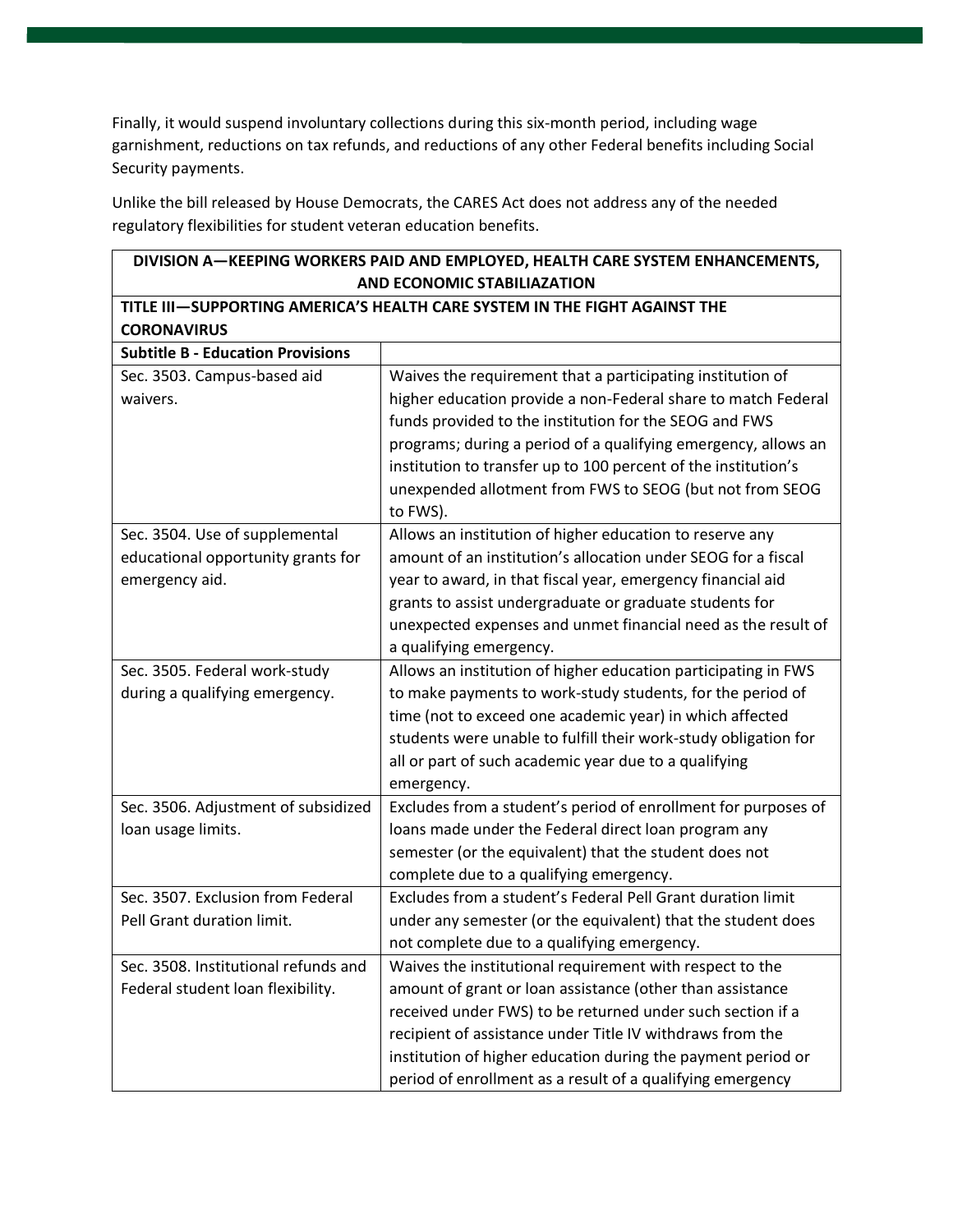|                                    | (waives institutional requirement with respect to R2T4).          |
|------------------------------------|-------------------------------------------------------------------|
|                                    |                                                                   |
|                                    | Also waives the amounts that students are required to return      |
|                                    | with respect to Federal Pell Grants or other grant assistance if  |
|                                    | the student withdrew from the institution of higher education     |
|                                    | as a result of a qualifying emergency.                            |
| Sec. 3509. Satisfactory academic   | Allows an institution of higher education, as a result of a       |
| progress.                          | qualifying emergency, to exclude from the quantitative            |
|                                    | component of the SAP calculation any attempted credits that       |
|                                    | were not completed by such student without requiring an           |
|                                    | appeal by such student.                                           |
| Sec. 3510. Continuing education at | Permit any part of an otherwise eligible foreign program to be    |
| affected foreign institutions.     | offered via distance education for the duration of such           |
|                                    | emergency or disaster and the following payment period for        |
|                                    | purposes of Title IV.                                             |
| Sec. 3512. HBCU Capital financing. | Notwithstanding any provision of HEA Title III, or any regulation |
|                                    | promulgated under such title, the Secretary may grant a           |
|                                    | deferment, for the duration of a qualifying emergency, to an      |
|                                    | institution that has received a loan under part D of Title III.   |
| Sec. 3513. Temporary relief for    | Suspends all student loan borrower payments due for loans         |
| federal student loan borrowers.    | made under the Federal direct loan program and Federal family     |
|                                    | education loan (FFEL) program for 6 months and halt all           |
|                                    | interest accrual during that time.                                |
|                                    |                                                                   |
|                                    | Will consider each month for which a loan payment was             |
|                                    | suspended under this section as if the borrower of the loan had   |
|                                    | made a payment for the purpose of any authorized loan             |
|                                    | forgiveness program for which the borrower would have             |
|                                    | otherwise qualified, including both income-driven repayment       |
|                                    | plans and the PSLF program.                                       |
|                                    |                                                                   |
|                                    | Suspends involuntary collections during this six-month period     |
|                                    | as well, including wage garnishment, reductions on tax refunds,   |
|                                    | and reductions of any other Federal benefits including Social     |
|                                    |                                                                   |
|                                    | Security payments.                                                |
|                                    |                                                                   |
|                                    | Requires ED to provide notice to borrowers of actions taken in    |
|                                    | accordance with this section and provide at least 6 notices for   |
|                                    | when payments must resume.                                        |
| Sec. 3517. Waiver authority and    | Waives Reporting requirements for institutional aid received      |
| reporting requirement for          | through Titles III, V, and VII.                                   |
| institutional aid.                 |                                                                   |
| Sec. 3519. Service obligations for | Provides service flexibility for those who received TEACH         |
| teachers.                          | Grants and Teacher Loan Forgiveness.                              |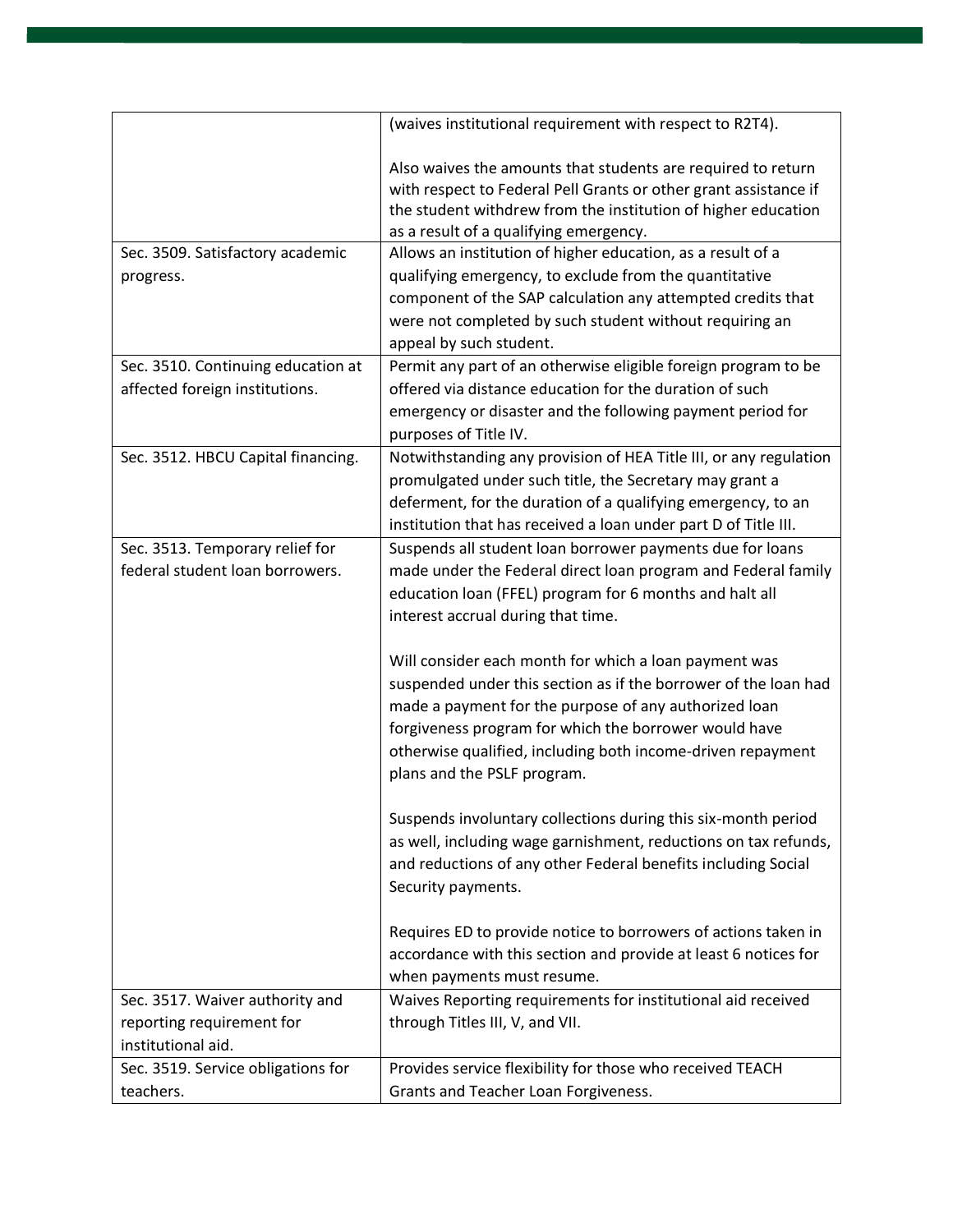#### **II. RESEARCH FUNDING AND POLICY**

APLU, along with the Association of American Universities and the Association of American Medical Colleges, ha[d recommended](https://www.aplu.org/members/councils/governmental-affairs/CGA-library/association-letter-covid-19-research-relief-letter/file) approximately \$13 billion in supplemental funding to help support graduate students, post-docs, and other research personnel, ramp down and ramp up cost, and provide upkeep for core facilities in research labs disrupted by COVID-19. While the CARES Act does not include funding for these purposes, it would appropriate additional funds to many research agencies to prevent, prepare for, and respond to coronavirus.

The CARES Act recommends \$75 million for the National Science Foundation to support the agency's ongoing RAPID grant response, \$945.4 million for the National Institutes of Health to fund centers and institutes related to coronavirus research, \$99.5 million to the Department of Energy's Office of Science, \$50 million for the Hollings Manufacturing Extension Partnership to help small and medium sized manufacturers, and \$10 million for Manufacturing USA to focus on domestic biopharmaceutical manufacturing, among other allocations.

The bill would also reauthorize Title VII and Title VIII of the Public Health Service Act, which includes various health professions and nursing workforce development programs.

| DIVISION A-KEEPING WORKERS PAID AND EMPLOYED, HEALTH CARE SYSTEM ENHANCEMENTS, |                                                              |  |
|--------------------------------------------------------------------------------|--------------------------------------------------------------|--|
| AND ECONOMIC STABILIAZATION                                                    |                                                              |  |
| TITLE III-SUPPORTING AMERICA'S HEALTH CARE SYSTEM IN THE FIGHT AGAINST THE     |                                                              |  |
| <b>CORONAVIRUS</b>                                                             |                                                              |  |
| <b>Subtitle A: Health Provisions</b>                                           |                                                              |  |
| <b>Part IV: Health Care Workforce</b>                                          |                                                              |  |
| Sec. 3401. Reauthorization of health                                           | Reauthorizes Title VII of the Public Health Service Act for  |  |
| professions workforce programs.                                                | FY2021-2025                                                  |  |
|                                                                                |                                                              |  |
| Sec. 3404. Nursing workforce                                                   | Reauthorizes Title VIII of the Public Health Service Act for |  |
| development.                                                                   | FY2021-2025                                                  |  |
|                                                                                |                                                              |  |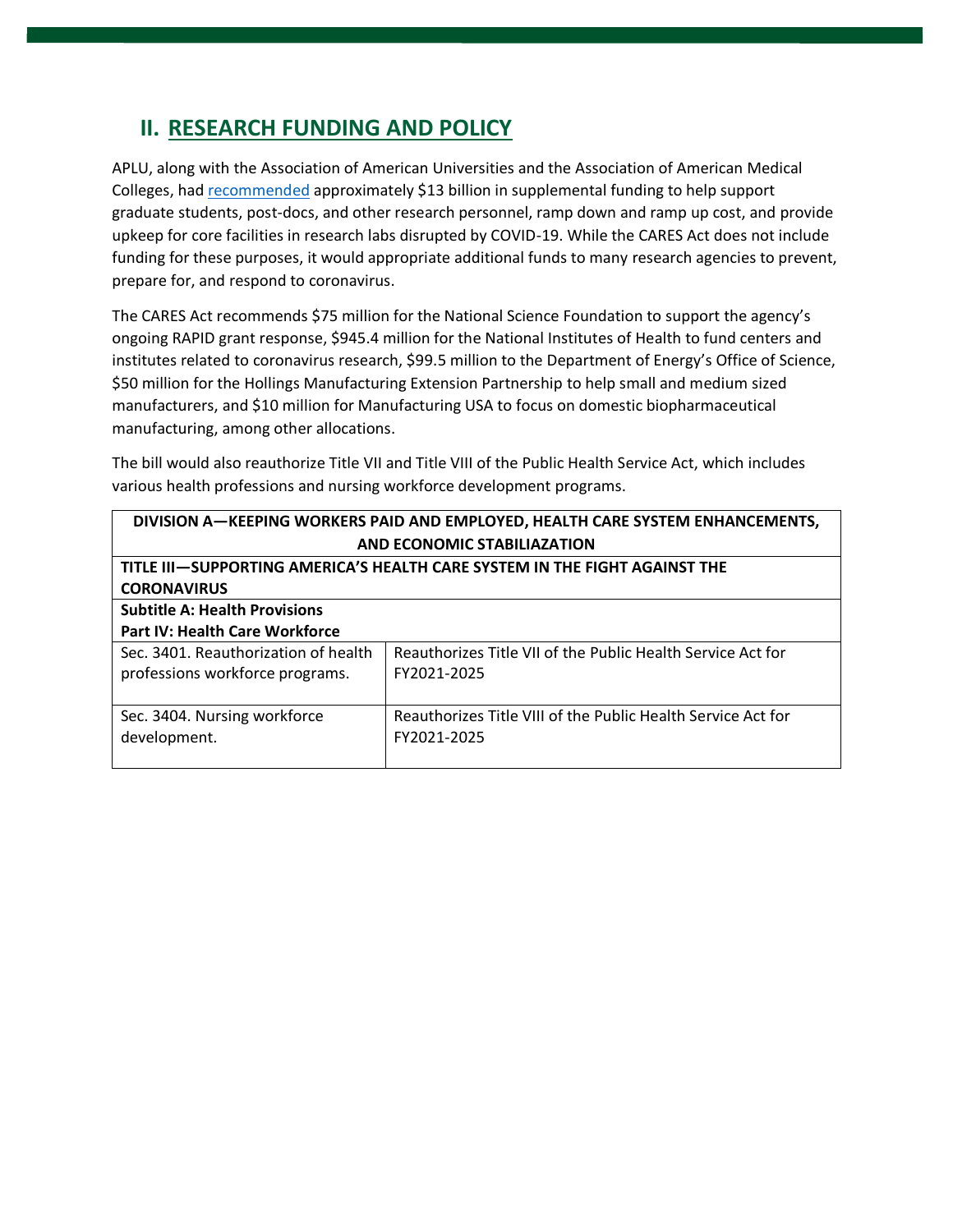| <b>DIVISION B - EMERGENCY APPROPRIATIONS FOR CORONAVIRUS HEALTH RESPONSE AND</b>                                   |                                                                                                                                                                                                                                                                                                                                                                                                                                                                                                                                                                                                                                      |
|--------------------------------------------------------------------------------------------------------------------|--------------------------------------------------------------------------------------------------------------------------------------------------------------------------------------------------------------------------------------------------------------------------------------------------------------------------------------------------------------------------------------------------------------------------------------------------------------------------------------------------------------------------------------------------------------------------------------------------------------------------------------|
| <b>AGENCY OPERATIONS</b>                                                                                           |                                                                                                                                                                                                                                                                                                                                                                                                                                                                                                                                                                                                                                      |
| <b>Title I</b>                                                                                                     |                                                                                                                                                                                                                                                                                                                                                                                                                                                                                                                                                                                                                                      |
| <b>United States Department of</b><br><b>Agriculture (USDA): Forest Service</b>                                    | \$3,000,000 for Forest and Rangeland Research, which includes<br>USDA Forest Service research as well as funds for Fire Science<br>Research. The funding will prevent, prepare for, and respond<br>to coronavirus, domestically or internationally, including for<br>the reestablishment of abandoned or failed experiments<br>associated with employee restrictions due to the coronavirus<br>outbreak.                                                                                                                                                                                                                             |
| <b>Title II</b>                                                                                                    |                                                                                                                                                                                                                                                                                                                                                                                                                                                                                                                                                                                                                                      |
| <b>National Institute of Standards and</b><br><b>Technology (NIST): Hollings</b><br><b>Manufacturing Extension</b> | \$50,000,000 for the Hollings Manufacturing Extension<br>Partnership to assist manufacturers to prevent, prepare for,<br>and respond to coronavirus                                                                                                                                                                                                                                                                                                                                                                                                                                                                                  |
| <b>Partnership and National Network</b><br>for Manufacturing Innovation                                            | \$10,000,000 for the National Network for Manufacturing<br>Innovation (also known as "Manufacturing USA") to prevent,<br>prepare for, and respond to coronavirus, including to support<br>development and manufacturing of medical countermeasures<br>and biomedical equipment and supplies.                                                                                                                                                                                                                                                                                                                                         |
|                                                                                                                    | No cost share shall be required for these provisions.                                                                                                                                                                                                                                                                                                                                                                                                                                                                                                                                                                                |
| <b>National Oceanic and Atmospheric</b><br><b>Administration (NOAA)</b>                                            | \$20,000,000, to prevent, prepare for, and respond to<br>coronavirus, domestically or internationally, by supporting<br>continuity of operations, including National Weather Service<br>life and property related operations.                                                                                                                                                                                                                                                                                                                                                                                                        |
| <b>National Aeronautics and Space</b><br><b>Administration (NASA)</b>                                              | \$60,000,000 for "Safety, Security and Mission Services", to<br>prevent, prepare for, and respond to coronavirus, domestically<br>or internationally.                                                                                                                                                                                                                                                                                                                                                                                                                                                                                |
| <b>National Science Foundation (NSF)</b>                                                                           | \$75,000,000 for RAPID Response Grants to prevent, prepare<br>for, and respond to coronavirus, domestically or<br>internationally.                                                                                                                                                                                                                                                                                                                                                                                                                                                                                                   |
|                                                                                                                    | \$1,000,000 "Agency Operations and Award Management", to<br>prevent, prepare for, and respond to coronavirus, domestically<br>or internationally, including to administer research grants and<br>other necessary expenses.                                                                                                                                                                                                                                                                                                                                                                                                           |
|                                                                                                                    | SEC. 12002. (a) Funds appropriated in this title for<br>the National Science Foundation may be made available to<br>restore amounts, either directly or through reimbursement,<br>for obligations incurred by the National Science Foundation for<br>research grants and other necessary expenses to prevent,<br>prepare for, and respond to coronavirus, domestically or<br>internationally, prior to the date of enactment of this Act.<br>(b) Grants or cooperative agreements made by the National<br>Science Foundation under this title, to carry out research<br>grants and other necessary expenses to prevent, prepare for, |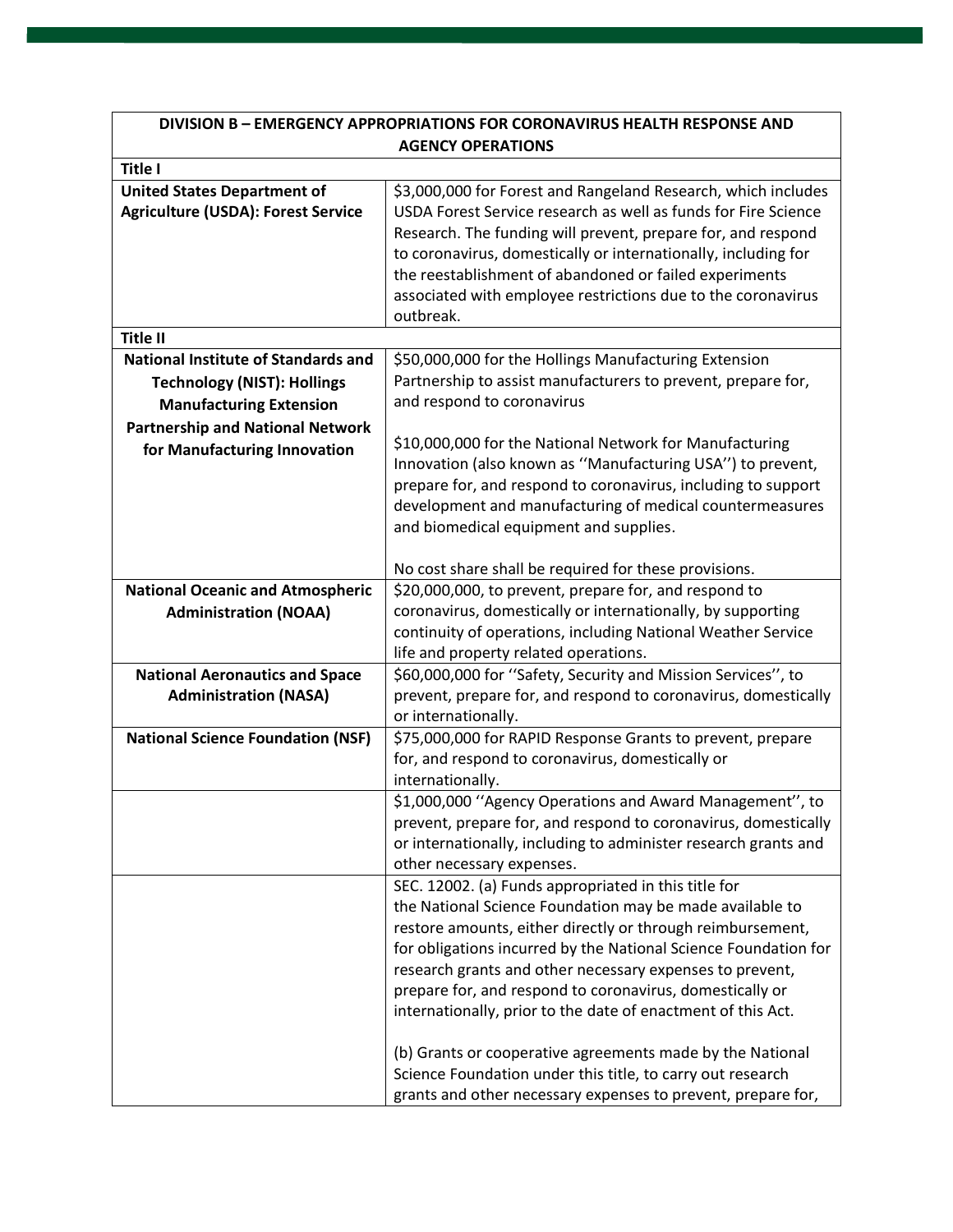|                                            | and respond to coronavirus, domestically or internationally,                                                            |
|--------------------------------------------|-------------------------------------------------------------------------------------------------------------------------|
|                                            | shall include amounts to reimburse costs for these purposes                                                             |
|                                            | incurred between January 20, 2020, and the date of issuance                                                             |
|                                            | of such grants or agreements.                                                                                           |
| <b>Title III</b>                           |                                                                                                                         |
| <b>Department of Defense, Defense</b>      | \$415,000,000 made available for research, development, test                                                            |
| <b>Health Program</b>                      | and evaluation to prevent, prepare for, and respond to                                                                  |
|                                            | coronavirus.                                                                                                            |
| <b>Title IV</b>                            |                                                                                                                         |
| Department of Energy, Office of            | \$99,500,000 to prevent, prepare for, and respond to                                                                    |
| <b>Science</b>                             | coronavirus, domestically or internationally, for necessary                                                             |
|                                            | expenses related to providing support and access to scientific                                                          |
|                                            | user facilities in the Office of Science and National Nuclear                                                           |
|                                            | Security Administration, including equipment, enabling<br>technologies, and personnel associated with the operations of |
|                                            | those scientific user facilities.                                                                                       |
| <b>Title VII</b>                           |                                                                                                                         |
| <b>Environmental Protection Agency,</b>    | \$2,250,000 for "Science and Technology", to prevent, prepare                                                           |
| <b>Science and Technology</b>              | for, and respond to coronavirus, domestically or                                                                        |
|                                            | internationally. Provided, That of the amount provided under                                                            |
|                                            | this heading in this Act, \$750,000 shall be for necessary                                                              |
|                                            | expenses for cleaning and disinfecting equipment or facilities                                                          |
|                                            | of, or for use by, the Environmental Protection Agency, and                                                             |
|                                            | \$1,500,000 shall be for research on methods to reduce the                                                              |
|                                            | risks from environmental transmission of coronavirus via                                                                |
|                                            | contaminated surfaces or materials.                                                                                     |
| <b>National Endowment for the</b>          | \$75,000,000 for "Grants and Administration", prevent,                                                                  |
| <b>Humanities (NEH)</b>                    | prepare for, and respond to coronavirus, domestically or                                                                |
|                                            | internationally, to be distributed in grants.                                                                           |
|                                            |                                                                                                                         |
|                                            | 40 percent of such funds shall be distributed to state<br>humanities councils and 60 percent of such funds shall be for |
|                                            | direct grants.                                                                                                          |
|                                            |                                                                                                                         |
|                                            | Funds may also be used by the recipients of such grants for                                                             |
|                                            | purposes of the general operations of such recipients and cost                                                          |
|                                            | share is waived.                                                                                                        |
| <b>Title VIII</b>                          |                                                                                                                         |
| <b>National Institutes of Health (NIH)</b> | \$103,400,000 for the "National Heart, Lung, and Blood                                                                  |
|                                            | Institute", to prevent, prepare for, and respond to                                                                     |
|                                            | coronavirus, domestically or internationally.                                                                           |
|                                            | \$706,000,000 for the "National Institute of Allergy and                                                                |
|                                            | Infectious Diseases", to prevent, prepare for, and respond to                                                           |
|                                            | coronavirus, domestically or internationally. Provided, That not                                                        |
|                                            | less than \$156,000,000 of the amounts provided under this                                                              |
|                                            | heading in this Act shall be provided for the study of,                                                                 |
|                                            | construction of, demolition of, renovation of, and acquisition                                                          |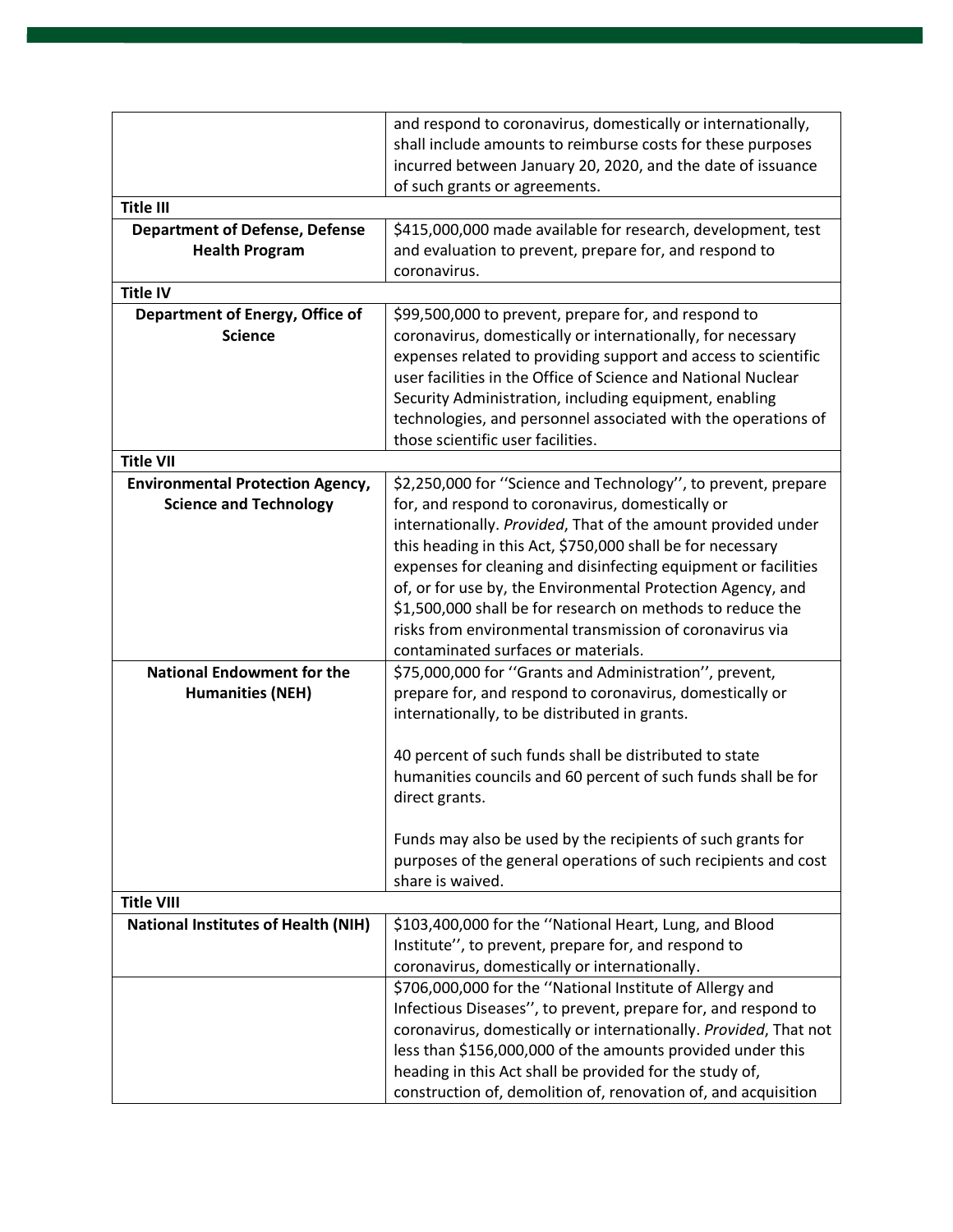| of equipment for, vaccine and infectious diseases research      |
|-----------------------------------------------------------------|
| facilities of or used by NIH, including the acquisition of real |
| property.                                                       |
| \$60,000,000 for the "National Institute of Biomedical Imaging  |
| and Bioengineering", to prevent, prepare for, and respond to    |
| coronavirus, domestically or internationally.                   |
| \$10,000,000 for the "National Library of Medicine", to         |
| prevent, prepare for, and respond to coronavirus, domestically  |
| or internationally.                                             |
| \$36,000,000 for the "National Center for                       |
| Advancing Translational Sciences", to prevent, prepare for,     |
| and respond to coronavirus, domestically or internationally.    |
| \$30,000,000 for the "Office of the Director" Common Fund, to   |
| prepare for, and respond to coronavirus, domestically or        |
| internationally.                                                |

## **III. TAX AND BUSINESS POLICY**

The CARES Act would not address key APLU and higher education community priorities regarding tax and business policy, except for two changes impacting charitable contributions and Sec. 127 employerprovided education assistance. First, the changes would allow for a partial above-the-line deduction for up to \$300 of charitable contributions and increases the limitations on deductions for individuals who itemize. Additionally, the bill would count Sec. 127 employer-provided education assistance provided prior to January 1, 2021 as a tax-free benefit.

The CARES Act also defers payments of employer payroll taxes through January 1, 2021—employers are required to pay 50 percent of the amount due by December 31, 2021, and the remaining 50 percent by December 31, 2022.

Unlike the bill released by House Democrats, the CARES Act does not expand the paid leave tax credit created in the second supplemental spending bill to cover public universities.

| DIVISION A-KEEPING WORKERS PAID AND EMPLOYED, HEALTH CARE SYSTEM ENHANCEMENTS, |                                                                 |
|--------------------------------------------------------------------------------|-----------------------------------------------------------------|
| <b>AND ECONOMIC STABILIAZATION</b>                                             |                                                                 |
| TITLE II-ASSISTANCE FOR AMERICAN WORKERS, FAMILIES, AND BUSINESSES             |                                                                 |
| Subtitle B-Rebates and Other                                                   |                                                                 |
| <b>Individual Provisions</b>                                                   |                                                                 |
| Sec. 2204. Allowance of partial                                                | Allows partial above-the-line deduction for charitable          |
| above the line deduction for                                                   | contributions. The provision encourages individuals to          |
| charitable contributions.                                                      | contribute to churches and charitable organizations in 2020 by  |
|                                                                                | permitting them to deduct up to \$300 of charitable             |
|                                                                                | contributions, whether they itemize their deductions or not.    |
| Sec. 2205. Modification of                                                     | Modifies limitations on charitable contributions during 2020.   |
| limitations on charitable                                                      | The provision increases the limitations on deductions for       |
| contributions during 2020.                                                     | charitable contributions by individuals who itemize, as well as |